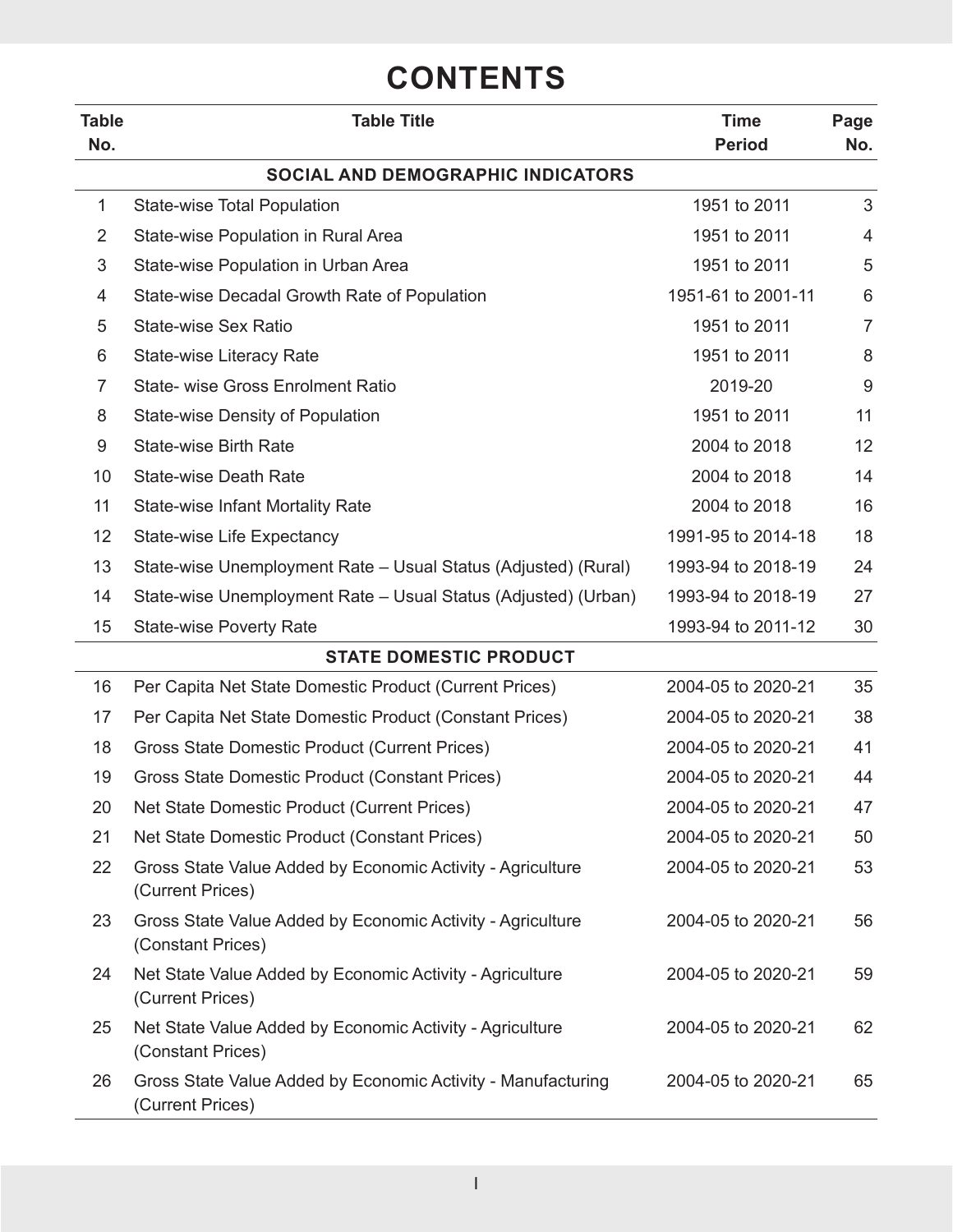| <b>Table</b><br>No. | <b>Table Title</b>                                                                        | <b>Time</b><br><b>Period</b> | Page<br>No. |
|---------------------|-------------------------------------------------------------------------------------------|------------------------------|-------------|
| 27                  | Gross State Value Added by Economic Activity - Manufacturing<br>(Constant Prices)         | 2004-05 to 2020-21           | 68          |
| 28                  | Net State Value Added by Economic Activity - Manufacturing<br>(Current Prices)            | 2004-05 to 2020-21           | 71          |
| 29                  | Net State Value Added by Economic Activity - Manufacturing<br>(Constant Prices)           | 2004-05 to 2020-21           | 74          |
| 30                  | Gross State Value Added by Economic Activity - Construction<br>(Current Prices)           | 2004-05 to 2020-21           | 77          |
| 31                  | Gross State Value Added by Economic Activity - Construction<br>(Constant Prices)          | 2004-05 to 2020-21           | 80          |
| 32                  | Net State Value Added by Economic Activity - Construction<br>(Current Prices)             | 2004-05 to 2020-21           | 83          |
| 33                  | Net State Value Added by Economic Activity - Construction<br>(Constant Prices)            | 2004-05 to 2020-21           | 86          |
| 34                  | Gross State Value Added by Economic Activity - Industry<br>(Current Prices)               | 2004-05 to 2020-21           | 89          |
| 35                  | Gross State Value Added by Economic Activity - Industry<br>(Constant Prices)              | 2004-05 to 2020-21           | 92          |
| 36                  | Net State Value Added by Economic Activity - Industry<br>(Current Prices)                 | 2004-05 to 2020-21           | 95          |
| 37                  | Net State Value Added by Economic Activity - Industry<br>(Constant Prices)                | 2004-05 to 2020-21           | 98          |
| 38                  | Gross State Value Added by Economic Activity -<br>Banking and Insurance (Current Prices)  | 2004-05 to 2020-21           | 101         |
| 39                  | Gross State Value Added by Economic Activity -<br>Banking and Insurance (Constant Prices) | 2004-05 to 2020-21           | 104         |
| 40                  | Net State Value Added by Economic Activity -<br>Banking and Insurance (Current Prices)    | 2004-05 to 2020-21           | 107         |
| 41                  | Net State Value Added by Economic Activity -<br>Banking and Insurance (Constant Prices)   | 2004-05 to 2020-21           | 110         |
| 42                  | Gross State Value Added by Economic Activity - Services<br>(Current Prices)               | 2004-05 to 2020-21           | 113         |
| 43                  | Gross State Value Added by Economic Activity - Services<br>(Constant Prices)              | 2004-05 to 2020-21           | 116         |
| 44                  | Net State Value Added by Economic Activity - Services<br>(Current Prices)                 | 2004-05 to 2020-21           | 119         |
| 45                  | Net State Value Added by Economic Activity - Services<br>(Constant Prices)                | 2004-05 to 2020-21           | 122         |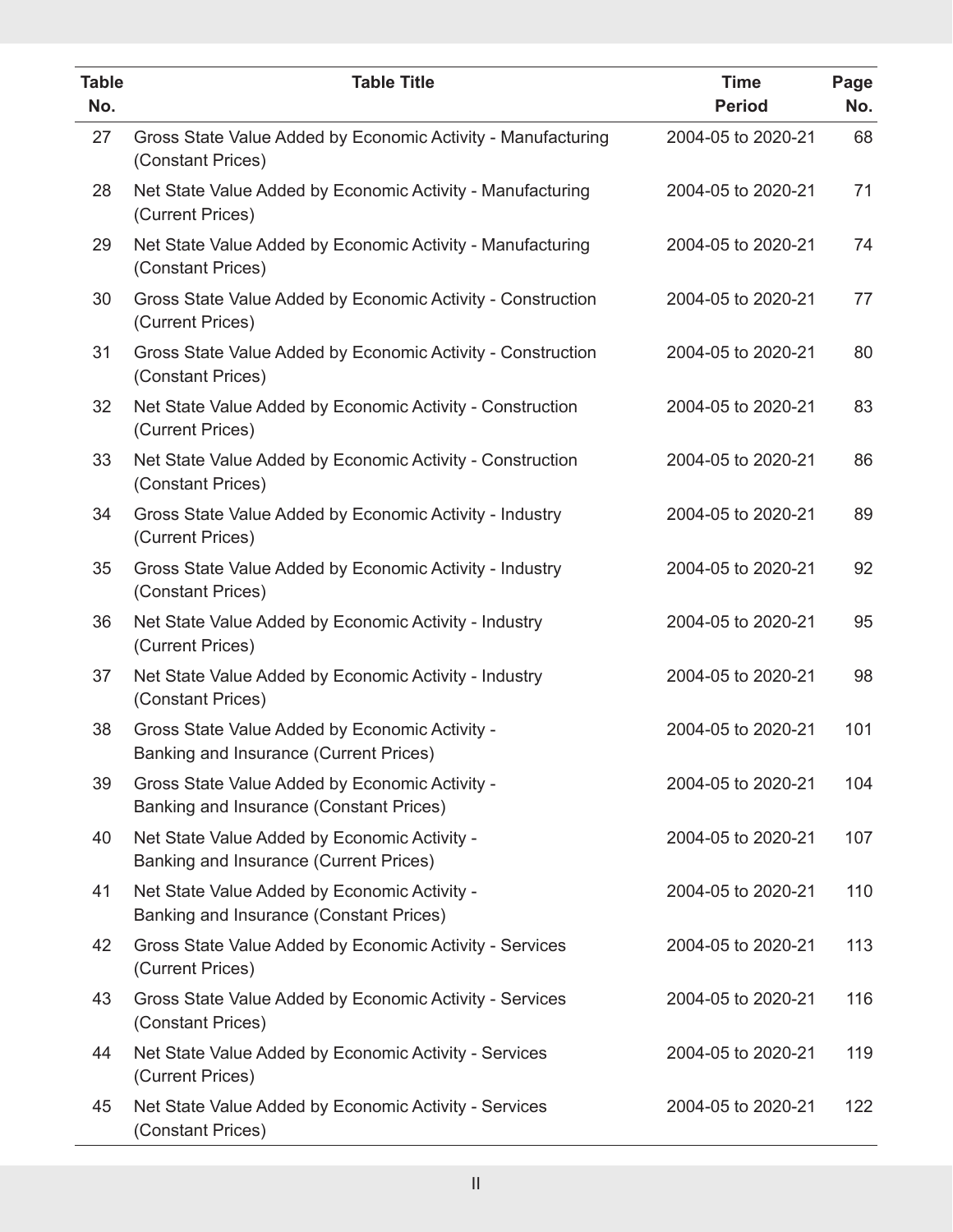| <b>Table</b><br>No. | <b>Table Title</b>                                         | <b>Time</b><br><b>Period</b> | Page<br>No. |
|---------------------|------------------------------------------------------------|------------------------------|-------------|
|                     | <b>AGRICULTURE AND ALLIED</b>                              |                              |             |
| 46                  | State-wise Pattern of Land Use - Gross Sown Area           | 2004-05 to 2019-20           | 127         |
| 47                  | State-wise Pattern of Land Use- Net Sown Area              | 2004-05 to 2019-20           | 129         |
| 48                  | State-wise Pattern of Land Use - Gross Irrigated Area      | 2004-05 to 2019-20           | 131         |
| 49                  | State-wise Pattern of Land Use - Net Irrigated Area        | 2004-05 to 2019-20           | 133         |
| 50                  | State-wise Pattern of Land Use - Cropping Intensity        | 2004-05 to 2019-20           | 135         |
| 51                  | State-wise Production of Foodgrains - Rice                 | 2004-05 to 2019-20           | 137         |
| 52                  | State-wise Production of Foodgrains - Wheat                | 2004-05 to 2019-20           | 139         |
| 53                  | State-wise Production of Foodgrains - Coarse Cereals       | 2004-05 to 2019-20           | 141         |
| 54                  | State-wise Production of Foodgrains - Pulses               | 2004-05 to 2019-20           | 143         |
| 55                  | State-wise Production of Total Foodgrains                  | 2004-05 to 2019-20           | 145         |
| 56                  | State-wise Production of Non-Foodgrains - Oilseeds         | 2004-05 to 2019-20           | 147         |
| 57                  | State-wise Production of Non-Foodgrains - Cotton (Lintt)   | 2004-05 to 2019-20           | 149         |
| 58                  | State-wise Production of Non-Foodgrains - Sugarcane        | 2004-05 to 2019-20           | 151         |
| 59                  | State-wise Production of Non-Foodgrains - Raw Jute & Mesta | 2004-05 to 2019-20           | 153         |
| 60                  | State-wise Area of Foodgrains - Rice                       | 2004-05 to 2019-20           | 154         |
| 61                  | State-wise Area of Foodgrains - Wheat                      | 2004-05 to 2019-20           | 156         |
| 62                  | State-wise Area of Foodgrains - Coarse Cereals             | 2004-05 to 2019-20           | 158         |
| 63                  | State-wise Area of Foodgrains - Pulses                     | 2004-05 to 2019-20           | 160         |
| 64                  | State-wise Area of Total Foodgrains                        | 2004-05 to 2019-20           | 162         |
| 65                  | State-wise Area of Total Fruits                            | 2004-05 to 2019-20           | 164         |
| 66                  | State-wise Area of Total Vegetables                        | 2004-05 to 2019-20           | 166         |
| 67                  | <b>State-wise Production of Total Fruits</b>               | 2004-05 to 2019-20           | 168         |
| 68                  | State-wise Production of Total Vegetables                  | 2004-05 to 2019-20           | 170         |
| 69                  | State-wise Area of Non-Foodgrains - Oilseeds               | 2004-05 to 2019-20           | 172         |
| 70                  | State-wise Area of Non-Foodgrains - Cotton (Lintt)         | 2004-05 to 2019-20           | 174         |
| 71                  | State-wise Area of Non-Foodgrains - Sugarcane              | 2004-05 to 2019-20           | 176         |
| 72                  | State-wise Area of Non-Foodgrains - Raw Jute & Mesta       | 2004-05 to 2019-20           | 178         |
| 73                  | State-wise Estimates of Yield - Rice                       | 2004-05 to 2019-20           | 179         |
| 74                  | State-wise Estimates of Yield - Wheat                      | 2004-05 to 2019-20           | 181         |
| 75                  | State-wise Estimates of Yield - Coarse Cereals             | 2004-05 to 2019-20           | 183         |
| 76                  | State-wise Estimates of Yield - Pulses                     | 2004-05 to 2019-20           | 185         |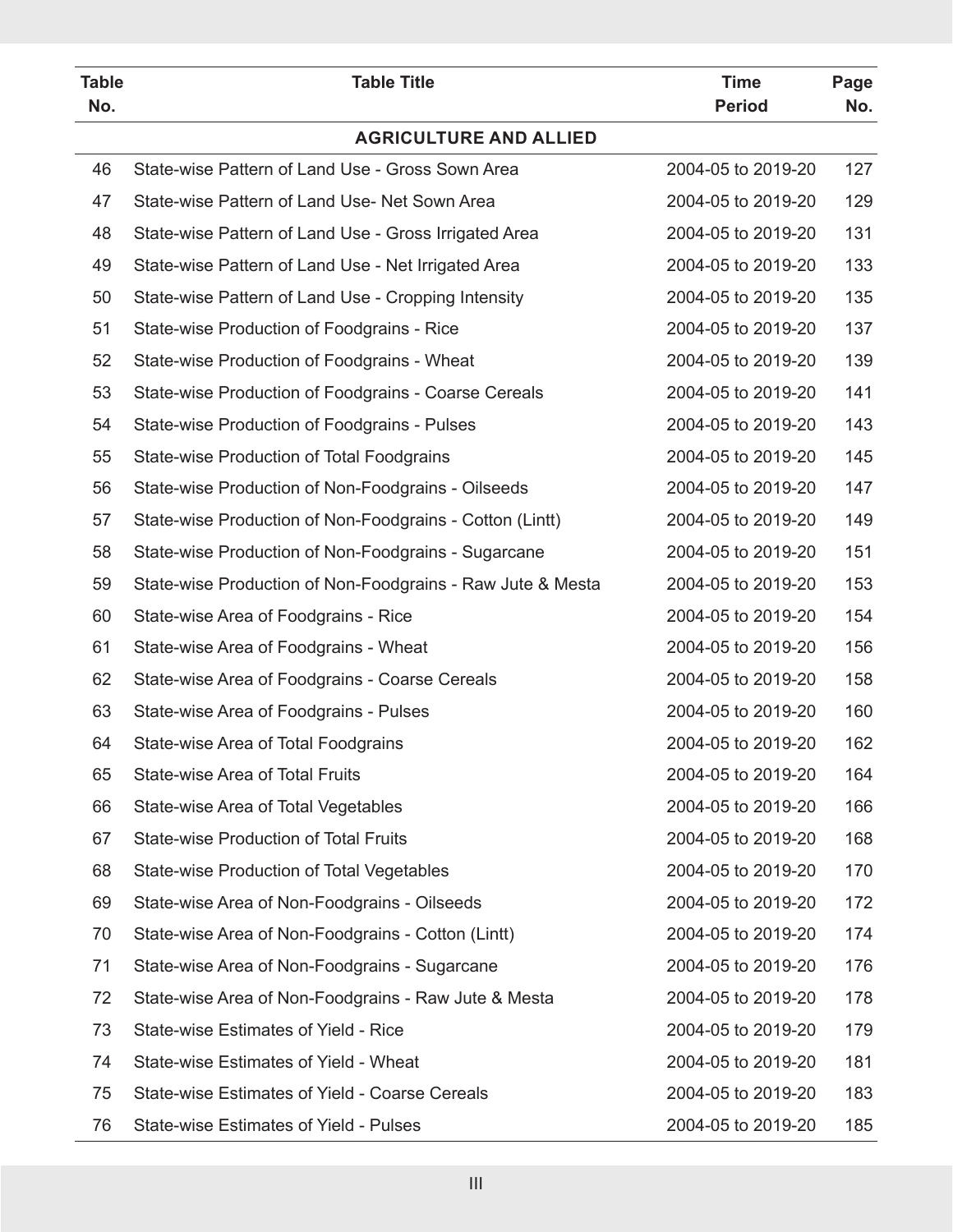| State-wise Estimates of Yield - Total Foodgrains<br>2004-05 to 2019-20<br>187<br>77<br>78<br><b>State-wise Estimates of Yield - Oilseeds</b><br>2004-05 to 2019-20<br>189<br>79<br>2004-05 to 2019-20<br>191<br>State-wise Estimates of Yield - Cotton (Lintt)<br>80<br>State-wise Estimates of Yield - Sugarcane<br>2004-05 to 2019-20<br>193<br>81<br>State-wise Estimates of Yield - Raw Jute & Mesta<br>2004-05 to 2019-20<br>195<br>82<br>State-wise Per Hectare Consumption of Fertiliser (N+P+K)<br>2004-05 to 2019-20<br>196<br>83<br><b>State-wise Meat Production</b><br>2004-05 to 2019-20<br>198<br><b>State-wise Milk Production</b><br>2004-05 to 2019-20<br>200<br>84<br>85<br>2004-05 to 2019-20<br>202<br>State-wise Egg Production<br>86<br><b>State-wise Fish Production</b><br>2004-05 to 2019-20<br>204<br>87<br><b>State-wise Wool Production</b><br>2004-05 to 2019-20<br>206<br>88<br>Sub-Division-Wise Annual Rainfall<br>1951 to 2017<br>208<br>89<br><b>State-wise RIDF Sanction and Disbursements</b><br>Tranche I to<br>218<br><b>Tranche XXVI</b><br>90<br>State-wise Storage Capacity of Foodgrains<br>2013 to 2020<br>231<br>91<br>Storage Capacity for Foodgrains and Utilisation under FCI<br>2019 to 2021<br>232<br><b>PRICE AND WAGES</b><br>2014-15 to 2020-21<br>92<br>State-wise Average Inflation (CPI) - General<br>235<br>93<br>2014-15 to 2020-21<br>236<br>State-wise Average Inflation (CPI) - Food and Beverages<br>237<br>State-wise Average Inflation (CPI) - Fuel and Light<br>2014-15 to 2020-21<br>94<br>95<br>State-wise Average Inflation (CPI) - Housing (Urban)<br>2014-15 to 2020-21<br>238<br>96<br>State-wise Average Daily Wage Rates in Rural India<br>2014-15 to 2020-21<br>239<br>(Men - Construction Workers)<br>97<br>State-wise Average Daily Wage Rates in Rural India<br>2014-15 to 2020-21<br>240<br>(Men - General Agricultural Labourers)<br>98<br>State-wise Average Daily Wage Rates in Rural India<br>2014-15 to 2020-21<br>241<br>(Men - Horticulture Workers)<br>99<br>State-wise Average Daily Wage Rates in Rural India<br>2014-15 to 2020-21<br>242<br>(Men - Non-Agricultural Labourers)<br><b>INDUSTRY</b><br>100<br><b>State-wise Number of Factories</b><br>2004-05 to 2018-19<br>245<br>101<br><b>State-wise Fixed Capital</b><br>2004-05 to 2018-19<br>247<br><b>State-wise Working Capital</b><br>2004-05 to 2018-19<br>249<br>102 | <b>Table</b><br>No. | <b>Table Title</b> | <b>Time</b><br><b>Period</b> | Page<br>No. |
|-------------------------------------------------------------------------------------------------------------------------------------------------------------------------------------------------------------------------------------------------------------------------------------------------------------------------------------------------------------------------------------------------------------------------------------------------------------------------------------------------------------------------------------------------------------------------------------------------------------------------------------------------------------------------------------------------------------------------------------------------------------------------------------------------------------------------------------------------------------------------------------------------------------------------------------------------------------------------------------------------------------------------------------------------------------------------------------------------------------------------------------------------------------------------------------------------------------------------------------------------------------------------------------------------------------------------------------------------------------------------------------------------------------------------------------------------------------------------------------------------------------------------------------------------------------------------------------------------------------------------------------------------------------------------------------------------------------------------------------------------------------------------------------------------------------------------------------------------------------------------------------------------------------------------------------------------------------------------------------------------------------------------------------------------------------------------------------------------------------------------------------------------------------------------------------------------------------------------------------------------------------------------------------------------------------------------------------------------------------------------------------------------------------------------|---------------------|--------------------|------------------------------|-------------|
|                                                                                                                                                                                                                                                                                                                                                                                                                                                                                                                                                                                                                                                                                                                                                                                                                                                                                                                                                                                                                                                                                                                                                                                                                                                                                                                                                                                                                                                                                                                                                                                                                                                                                                                                                                                                                                                                                                                                                                                                                                                                                                                                                                                                                                                                                                                                                                                                                         |                     |                    |                              |             |
|                                                                                                                                                                                                                                                                                                                                                                                                                                                                                                                                                                                                                                                                                                                                                                                                                                                                                                                                                                                                                                                                                                                                                                                                                                                                                                                                                                                                                                                                                                                                                                                                                                                                                                                                                                                                                                                                                                                                                                                                                                                                                                                                                                                                                                                                                                                                                                                                                         |                     |                    |                              |             |
|                                                                                                                                                                                                                                                                                                                                                                                                                                                                                                                                                                                                                                                                                                                                                                                                                                                                                                                                                                                                                                                                                                                                                                                                                                                                                                                                                                                                                                                                                                                                                                                                                                                                                                                                                                                                                                                                                                                                                                                                                                                                                                                                                                                                                                                                                                                                                                                                                         |                     |                    |                              |             |
|                                                                                                                                                                                                                                                                                                                                                                                                                                                                                                                                                                                                                                                                                                                                                                                                                                                                                                                                                                                                                                                                                                                                                                                                                                                                                                                                                                                                                                                                                                                                                                                                                                                                                                                                                                                                                                                                                                                                                                                                                                                                                                                                                                                                                                                                                                                                                                                                                         |                     |                    |                              |             |
|                                                                                                                                                                                                                                                                                                                                                                                                                                                                                                                                                                                                                                                                                                                                                                                                                                                                                                                                                                                                                                                                                                                                                                                                                                                                                                                                                                                                                                                                                                                                                                                                                                                                                                                                                                                                                                                                                                                                                                                                                                                                                                                                                                                                                                                                                                                                                                                                                         |                     |                    |                              |             |
|                                                                                                                                                                                                                                                                                                                                                                                                                                                                                                                                                                                                                                                                                                                                                                                                                                                                                                                                                                                                                                                                                                                                                                                                                                                                                                                                                                                                                                                                                                                                                                                                                                                                                                                                                                                                                                                                                                                                                                                                                                                                                                                                                                                                                                                                                                                                                                                                                         |                     |                    |                              |             |
|                                                                                                                                                                                                                                                                                                                                                                                                                                                                                                                                                                                                                                                                                                                                                                                                                                                                                                                                                                                                                                                                                                                                                                                                                                                                                                                                                                                                                                                                                                                                                                                                                                                                                                                                                                                                                                                                                                                                                                                                                                                                                                                                                                                                                                                                                                                                                                                                                         |                     |                    |                              |             |
|                                                                                                                                                                                                                                                                                                                                                                                                                                                                                                                                                                                                                                                                                                                                                                                                                                                                                                                                                                                                                                                                                                                                                                                                                                                                                                                                                                                                                                                                                                                                                                                                                                                                                                                                                                                                                                                                                                                                                                                                                                                                                                                                                                                                                                                                                                                                                                                                                         |                     |                    |                              |             |
|                                                                                                                                                                                                                                                                                                                                                                                                                                                                                                                                                                                                                                                                                                                                                                                                                                                                                                                                                                                                                                                                                                                                                                                                                                                                                                                                                                                                                                                                                                                                                                                                                                                                                                                                                                                                                                                                                                                                                                                                                                                                                                                                                                                                                                                                                                                                                                                                                         |                     |                    |                              |             |
|                                                                                                                                                                                                                                                                                                                                                                                                                                                                                                                                                                                                                                                                                                                                                                                                                                                                                                                                                                                                                                                                                                                                                                                                                                                                                                                                                                                                                                                                                                                                                                                                                                                                                                                                                                                                                                                                                                                                                                                                                                                                                                                                                                                                                                                                                                                                                                                                                         |                     |                    |                              |             |
|                                                                                                                                                                                                                                                                                                                                                                                                                                                                                                                                                                                                                                                                                                                                                                                                                                                                                                                                                                                                                                                                                                                                                                                                                                                                                                                                                                                                                                                                                                                                                                                                                                                                                                                                                                                                                                                                                                                                                                                                                                                                                                                                                                                                                                                                                                                                                                                                                         |                     |                    |                              |             |
|                                                                                                                                                                                                                                                                                                                                                                                                                                                                                                                                                                                                                                                                                                                                                                                                                                                                                                                                                                                                                                                                                                                                                                                                                                                                                                                                                                                                                                                                                                                                                                                                                                                                                                                                                                                                                                                                                                                                                                                                                                                                                                                                                                                                                                                                                                                                                                                                                         |                     |                    |                              |             |
|                                                                                                                                                                                                                                                                                                                                                                                                                                                                                                                                                                                                                                                                                                                                                                                                                                                                                                                                                                                                                                                                                                                                                                                                                                                                                                                                                                                                                                                                                                                                                                                                                                                                                                                                                                                                                                                                                                                                                                                                                                                                                                                                                                                                                                                                                                                                                                                                                         |                     |                    |                              |             |
|                                                                                                                                                                                                                                                                                                                                                                                                                                                                                                                                                                                                                                                                                                                                                                                                                                                                                                                                                                                                                                                                                                                                                                                                                                                                                                                                                                                                                                                                                                                                                                                                                                                                                                                                                                                                                                                                                                                                                                                                                                                                                                                                                                                                                                                                                                                                                                                                                         |                     |                    |                              |             |
|                                                                                                                                                                                                                                                                                                                                                                                                                                                                                                                                                                                                                                                                                                                                                                                                                                                                                                                                                                                                                                                                                                                                                                                                                                                                                                                                                                                                                                                                                                                                                                                                                                                                                                                                                                                                                                                                                                                                                                                                                                                                                                                                                                                                                                                                                                                                                                                                                         |                     |                    |                              |             |
|                                                                                                                                                                                                                                                                                                                                                                                                                                                                                                                                                                                                                                                                                                                                                                                                                                                                                                                                                                                                                                                                                                                                                                                                                                                                                                                                                                                                                                                                                                                                                                                                                                                                                                                                                                                                                                                                                                                                                                                                                                                                                                                                                                                                                                                                                                                                                                                                                         |                     |                    |                              |             |
|                                                                                                                                                                                                                                                                                                                                                                                                                                                                                                                                                                                                                                                                                                                                                                                                                                                                                                                                                                                                                                                                                                                                                                                                                                                                                                                                                                                                                                                                                                                                                                                                                                                                                                                                                                                                                                                                                                                                                                                                                                                                                                                                                                                                                                                                                                                                                                                                                         |                     |                    |                              |             |
|                                                                                                                                                                                                                                                                                                                                                                                                                                                                                                                                                                                                                                                                                                                                                                                                                                                                                                                                                                                                                                                                                                                                                                                                                                                                                                                                                                                                                                                                                                                                                                                                                                                                                                                                                                                                                                                                                                                                                                                                                                                                                                                                                                                                                                                                                                                                                                                                                         |                     |                    |                              |             |
|                                                                                                                                                                                                                                                                                                                                                                                                                                                                                                                                                                                                                                                                                                                                                                                                                                                                                                                                                                                                                                                                                                                                                                                                                                                                                                                                                                                                                                                                                                                                                                                                                                                                                                                                                                                                                                                                                                                                                                                                                                                                                                                                                                                                                                                                                                                                                                                                                         |                     |                    |                              |             |
|                                                                                                                                                                                                                                                                                                                                                                                                                                                                                                                                                                                                                                                                                                                                                                                                                                                                                                                                                                                                                                                                                                                                                                                                                                                                                                                                                                                                                                                                                                                                                                                                                                                                                                                                                                                                                                                                                                                                                                                                                                                                                                                                                                                                                                                                                                                                                                                                                         |                     |                    |                              |             |
|                                                                                                                                                                                                                                                                                                                                                                                                                                                                                                                                                                                                                                                                                                                                                                                                                                                                                                                                                                                                                                                                                                                                                                                                                                                                                                                                                                                                                                                                                                                                                                                                                                                                                                                                                                                                                                                                                                                                                                                                                                                                                                                                                                                                                                                                                                                                                                                                                         |                     |                    |                              |             |
|                                                                                                                                                                                                                                                                                                                                                                                                                                                                                                                                                                                                                                                                                                                                                                                                                                                                                                                                                                                                                                                                                                                                                                                                                                                                                                                                                                                                                                                                                                                                                                                                                                                                                                                                                                                                                                                                                                                                                                                                                                                                                                                                                                                                                                                                                                                                                                                                                         |                     |                    |                              |             |
|                                                                                                                                                                                                                                                                                                                                                                                                                                                                                                                                                                                                                                                                                                                                                                                                                                                                                                                                                                                                                                                                                                                                                                                                                                                                                                                                                                                                                                                                                                                                                                                                                                                                                                                                                                                                                                                                                                                                                                                                                                                                                                                                                                                                                                                                                                                                                                                                                         |                     |                    |                              |             |
|                                                                                                                                                                                                                                                                                                                                                                                                                                                                                                                                                                                                                                                                                                                                                                                                                                                                                                                                                                                                                                                                                                                                                                                                                                                                                                                                                                                                                                                                                                                                                                                                                                                                                                                                                                                                                                                                                                                                                                                                                                                                                                                                                                                                                                                                                                                                                                                                                         |                     |                    |                              |             |
|                                                                                                                                                                                                                                                                                                                                                                                                                                                                                                                                                                                                                                                                                                                                                                                                                                                                                                                                                                                                                                                                                                                                                                                                                                                                                                                                                                                                                                                                                                                                                                                                                                                                                                                                                                                                                                                                                                                                                                                                                                                                                                                                                                                                                                                                                                                                                                                                                         |                     |                    |                              |             |
|                                                                                                                                                                                                                                                                                                                                                                                                                                                                                                                                                                                                                                                                                                                                                                                                                                                                                                                                                                                                                                                                                                                                                                                                                                                                                                                                                                                                                                                                                                                                                                                                                                                                                                                                                                                                                                                                                                                                                                                                                                                                                                                                                                                                                                                                                                                                                                                                                         |                     |                    |                              |             |
|                                                                                                                                                                                                                                                                                                                                                                                                                                                                                                                                                                                                                                                                                                                                                                                                                                                                                                                                                                                                                                                                                                                                                                                                                                                                                                                                                                                                                                                                                                                                                                                                                                                                                                                                                                                                                                                                                                                                                                                                                                                                                                                                                                                                                                                                                                                                                                                                                         |                     |                    |                              |             |
|                                                                                                                                                                                                                                                                                                                                                                                                                                                                                                                                                                                                                                                                                                                                                                                                                                                                                                                                                                                                                                                                                                                                                                                                                                                                                                                                                                                                                                                                                                                                                                                                                                                                                                                                                                                                                                                                                                                                                                                                                                                                                                                                                                                                                                                                                                                                                                                                                         |                     |                    |                              |             |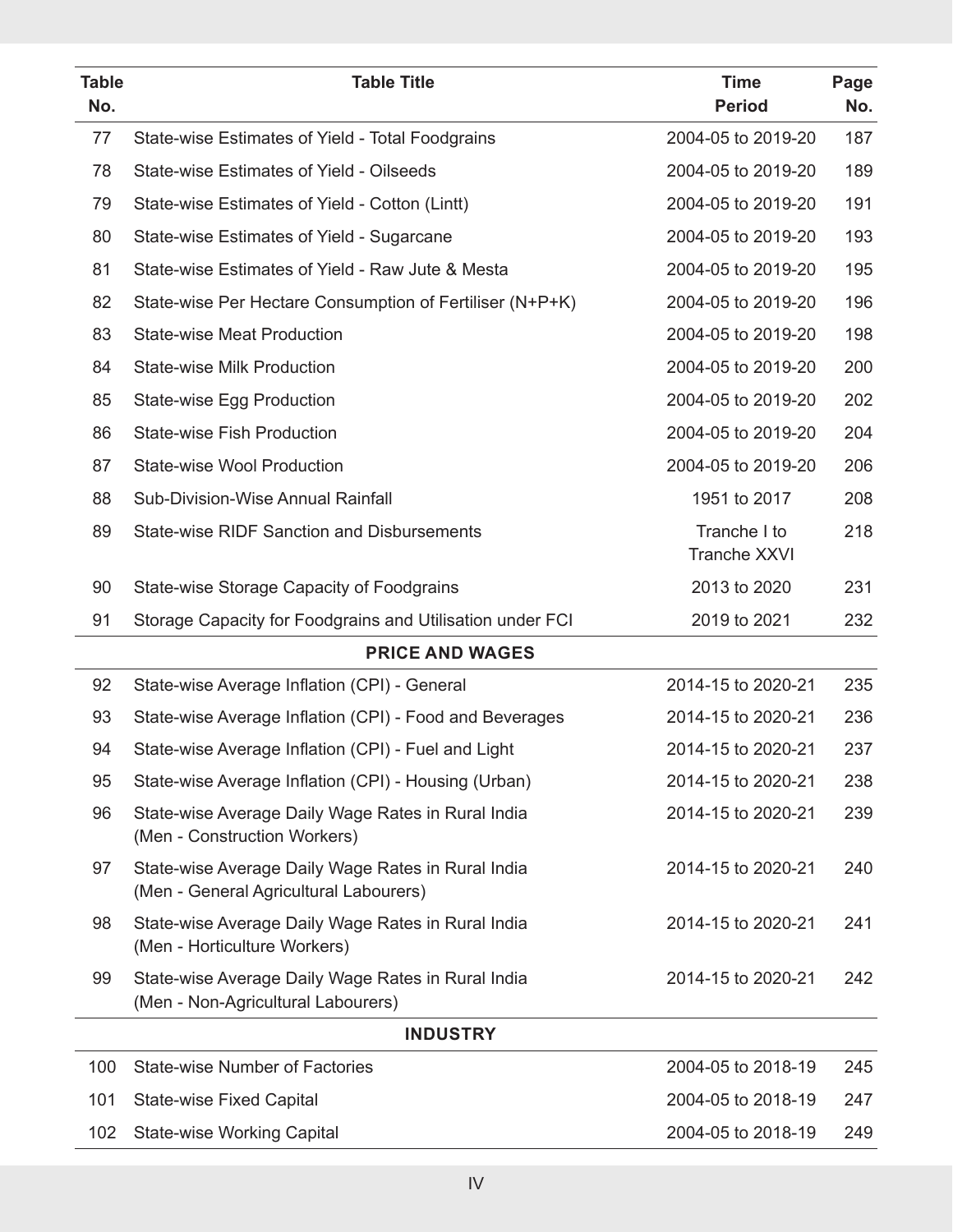| <b>Table</b><br>No. | <b>Table Title</b>                                                                   | <b>Time</b><br><b>Period</b> | Page<br>No. |
|---------------------|--------------------------------------------------------------------------------------|------------------------------|-------------|
| 103                 | <b>State-wise Physical Working Capital</b>                                           | 2004-05 to 2018-19           | 251         |
| 104                 | <b>State-wise Productive Capital</b>                                                 | 2004-05 to 2018-19           | 253         |
| 105                 | <b>State-wise Invested Capital</b>                                                   | 2004-05 to 2018-19           | 255         |
| 106                 | <b>State-wise Number of Workers</b>                                                  | 2004-05 to 2018-19           | 257         |
| 107                 | <b>State-wise Total Persons Engaged</b>                                              | 2004-05 to 2018-19           | 259         |
| 108                 | <b>State-wise Total Emoluments</b>                                                   | 2004-05 to 2018-19           | 261         |
| 109                 | <b>State-wise Total Inputs</b>                                                       | 2004-05 to 2018-19           | 263         |
| 110                 | State-wise Value of Gross Output                                                     | 2004-05 to 2018-19           | 265         |
| 111                 | <b>State-wise Net Value Added</b>                                                    | 2004-05 to 2018-19           | 267         |
| 112                 | <b>State-wise Gross Value Added</b>                                                  | 2004-05 to 2018-19           | 269         |
| 113                 | State-wise Net Fixed Capital Formation                                               | 2004-05 to 2018-19           | 271         |
| 114                 | <b>State-wise Gross Fixed Capital Formation</b>                                      | 2004-05 to 2018-19           | 273         |
| 115                 | <b>State-wise Gross Capital Formation</b>                                            | 2004-05 to 2018-19           | 275         |
| 116                 | <b>State-wise Number of Employees</b>                                                | 1980-81 to 2017-18           | 277         |
| 117                 | State-wise Number of Mandays - Employees                                             | 1980-81 to 2017-18           | 281         |
| 118                 | State-wise Medium & Small Scale Industries - Total Number of Units                   | 1972-73 to 2015-16           | 285         |
| 119                 | State-wise Medium & Small Scale Industries - Total Investments                       | 1972-73 to 2006-07           | 286         |
| 120                 | State-wise Medium & Small Scale Industries - Total Production                        | 1972-73 to 2006-07           | 287         |
| 121                 | State-wise Medium & Small Scale Industries - Total Employment                        | 1972-73 to 2015-16           | 288         |
|                     | <b>INFRASTRUCTURE</b>                                                                |                              |             |
| 122                 | State-wise Per Capita Availability of Power                                          | 2004-05 to 2020-21           | 291         |
| 123                 | State-wise Availability of Power                                                     | 2004-05 to 2020-21           | 293         |
| 124                 | State-wise Installed Capacity of Power                                               | 2004-05 to 2020-21           | 295         |
| 125                 | <b>State-wise Power Requirement</b>                                                  | 2004-05 to 2020-21           | 297         |
| 126                 | State-wise Length of National Highways                                               | 2005 to 2021                 | 299         |
| 127                 | <b>State-wise Railway Route</b>                                                      | 2004 to 2020                 | 301         |
| 128                 | State-wise Length of Roads                                                           | 2005 to 2018                 | 303         |
| 129                 | State-wise Length of State Highways                                                  | 2005 to 2018                 | 305         |
| 130                 | State-wise Ease of Doing Business Rank                                               | 2015 to 2019                 | 307         |
| 131                 | State-wise Electricity Transmission & Distribution Losses                            | 2004-05 to 2018-19           | 308         |
| 132                 | State-wise Telephones per 100 Population                                             | 2004 to 2021                 | 310         |
| 133                 | State-wise Health Infrastructure - Doctors and Specialists                           | 2005 to 2020                 | 312         |
| 134                 | State-Wise Number of Government Hospitals in Rural & Urban<br>Areas (Including CHCs) | 2019                         | 318         |